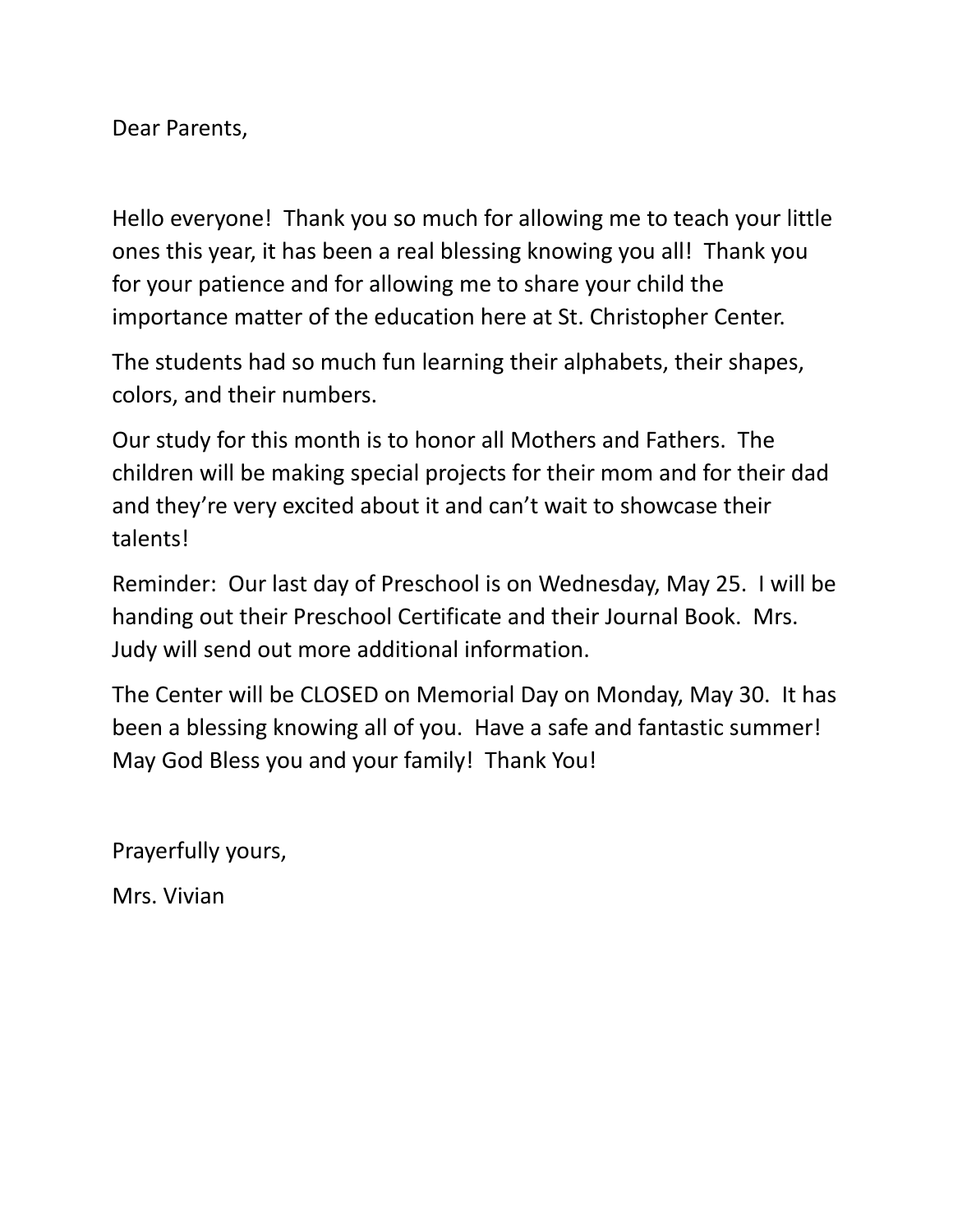## **Week of: May 2-6, 2022 Teacher: Mrs. Vivian**

**Weekly Theme: Moms and Dads**

|                                                                                                          | Monday                                                 | Tuesday                                              | Wednesday                                 | Thursday                                             | Friday                                           |  |  |
|----------------------------------------------------------------------------------------------------------|--------------------------------------------------------|------------------------------------------------------|-------------------------------------------|------------------------------------------------------|--------------------------------------------------|--|--|
| <b>Interest</b>                                                                                          | Library: books about                                   | <b>Music and Movement:</b>                           | Library: books about                      | <b>Toys and Games:</b>                               | Discovery: Family                                |  |  |
| <b>Areas</b>                                                                                             | <b>Mothers and Fathers</b>                             | variety of instruments                               | families                                  | magnetic shapes                                      | pictures                                         |  |  |
|                                                                                                          | Art: A special Mother's<br>and Father's day projects   | Art: A special Mother's<br>and Father's day projects | Art: Flower pom pom<br>painting           | Shape<br>Art: Fingerprint flower                     | Art: Cupcake liner<br>flower                     |  |  |
| Large                                                                                                    | Song: "I have the love of                              | Movement: bouncing a                                 | Song: "Clap a friend's                    | Movement: Move to the                                | Song: "You are my                                |  |  |
| Group                                                                                                    | Jesus in my heart"                                     | ball!                                                | name"                                     | beat                                                 | sunshine"                                        |  |  |
|                                                                                                          | Discussion: What do we<br>know about moms and<br>dads? | Discussion: Moms and<br>dads are special people!     | Discussion: We love<br>our moms and dads! | Discussion: Moms and<br>dads are a gift from<br>God! | Discussion: Moms and<br>dads loves their family! |  |  |
| <b>Read-Alo</b>                                                                                          |                                                        |                                                      |                                           |                                                      |                                                  |  |  |
| ud                                                                                                       | Mom and Me                                             | The Kissing Hand                                     | I Love you as much                        | A chair for my Mother                                | <b>House Sweet House</b>                         |  |  |
| <b>Small</b>                                                                                             |                                                        |                                                      |                                           |                                                      |                                                  |  |  |
| Group                                                                                                    | <b>Learning Alphabets</b>                              | <b>Learning Alpbabets</b>                            | <b>Matching Letter</b>                    | Where's the beanbag?                                 | Name writing practice                            |  |  |
|                                                                                                          | Paint stick<br>Letter: Nn                              | <b>Paint stick</b><br>Letter: Nn                     |                                           |                                                      |                                                  |  |  |
| Religion                                                                                                 |                                                        |                                                      |                                           |                                                      |                                                  |  |  |
| <b>Outdoor Experiences:</b> Toss and catch the ball.                                                     |                                                        |                                                      |                                           |                                                      |                                                  |  |  |
| Family Partnerships: Students, please remember to tell your mom and dad that you love them!              |                                                        |                                                      |                                           |                                                      |                                                  |  |  |
| <b>Wow! Experiences:</b> Children, tell your mom and dad that you're going to help them clean your room! |                                                        |                                                      |                                           |                                                      |                                                  |  |  |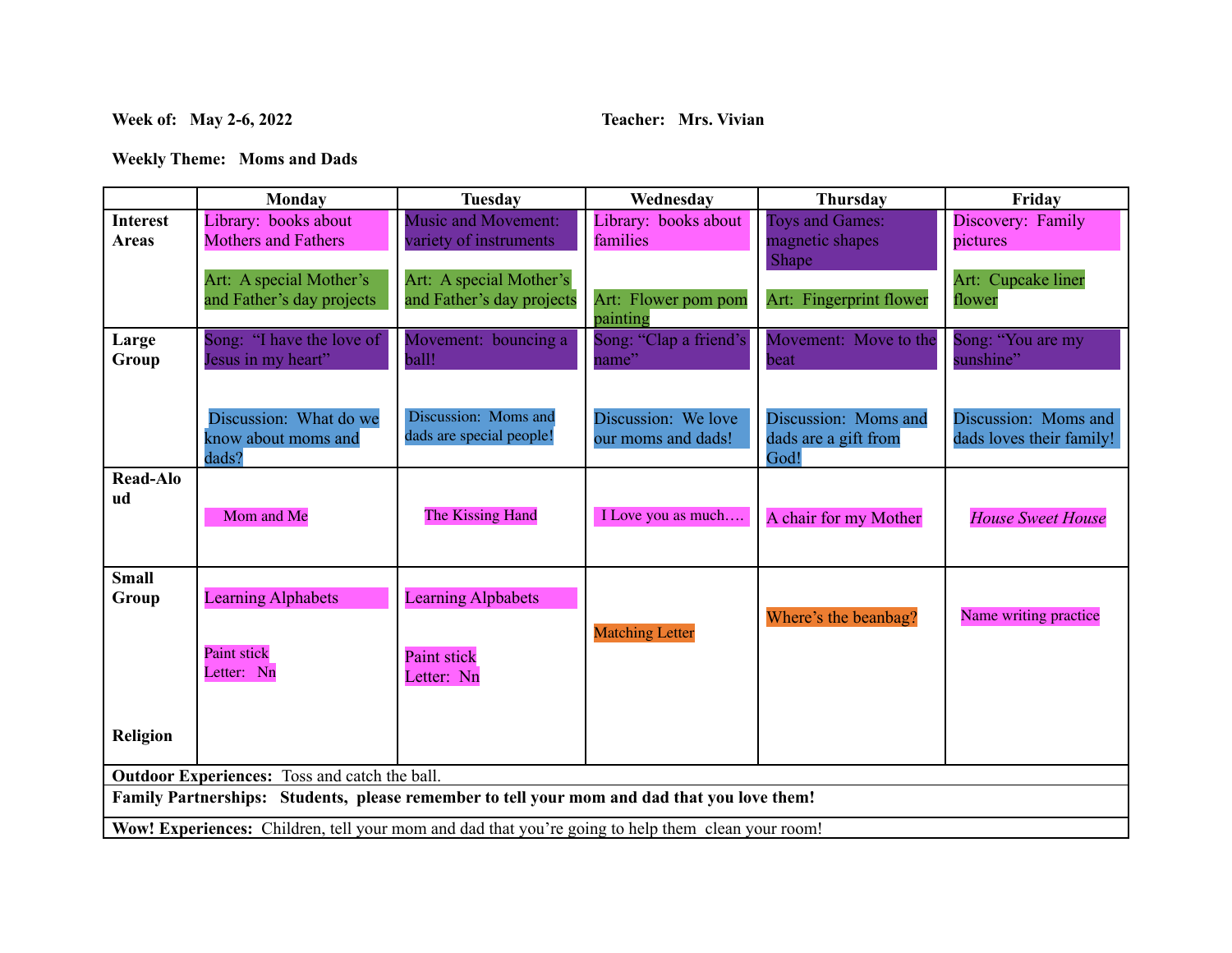## **Week of: May 9-13, 2022 Teacher: Mrs. Vivian**

**Weekly Theme**: Mother's Day

|                                                                                                   | Monday                                                        | <b>Tuesday</b>                                                | Wednesday                                  | <b>Thursday</b>                                   | Friday                                                       |  |  |
|---------------------------------------------------------------------------------------------------|---------------------------------------------------------------|---------------------------------------------------------------|--------------------------------------------|---------------------------------------------------|--------------------------------------------------------------|--|--|
| <b>Interest</b><br><b>Areas</b>                                                                   | Library: books about<br><b>Mothers</b>                        | Toys and Games:<br>beanbag game, ball                         | <b>Music and Movement:</b><br>instruments  | <b>Blocks: Severe weather</b><br>structures       | Toys and Games: different<br>open ended connecting<br>blocks |  |  |
|                                                                                                   | Art: A special<br>Mother's day project                        | Art: A special<br>Mother's day project                        | Art: Handprint<br>Flower                   | Art: 5 Things I love<br>about Mom                 | Art: Paper heart flower                                      |  |  |
| Large<br>Group                                                                                    | Movement: Silly willy<br>walking                              | Song: "You are my<br>sunshine"                                | Game: Color shape<br>bingo                 | Movement: Listening<br>story!                     | Song: "You are my<br>sunshine"                               |  |  |
|                                                                                                   | Discussion: What do<br>we know about<br>mothers?              | Discussion: Mothers<br>are a gift from God!                   | Discussion: Mothers<br>loves their family! | Discussion: Mothers are<br>very important people! | Discussion: Mothers are<br>hard working people!              |  |  |
| <b>Read-Alo</b><br>ud                                                                             | <b>Kissing Hand</b>                                           | Mom and Me                                                    | Whistle for Willie                         | The Three Little Pigs                             | Ollie                                                        |  |  |
| <b>Small</b><br>Group                                                                             | <b>Learning Alphabets</b><br><b>Paint Stick</b><br>Letter: Pp | <b>Learning Alphabets</b><br><b>Paint Stick</b><br>Letter: Pp | <b>Matching shapes</b>                     | <b>Bounce and Count</b>                           | <b>Seek and Find</b>                                         |  |  |
| Religion                                                                                          |                                                               |                                                               |                                            |                                                   |                                                              |  |  |
| <b>Outdoor Experiences: Running relay!</b>                                                        |                                                               |                                                               |                                            |                                                   |                                                              |  |  |
| Family Partnerships: Students, tell your mom that she's the best mom in the world!                |                                                               |                                                               |                                            |                                                   |                                                              |  |  |
| <b>Wow! Experiences:</b> Students, tell your mom that you're going to help her put away the toys! |                                                               |                                                               |                                            |                                                   |                                                              |  |  |